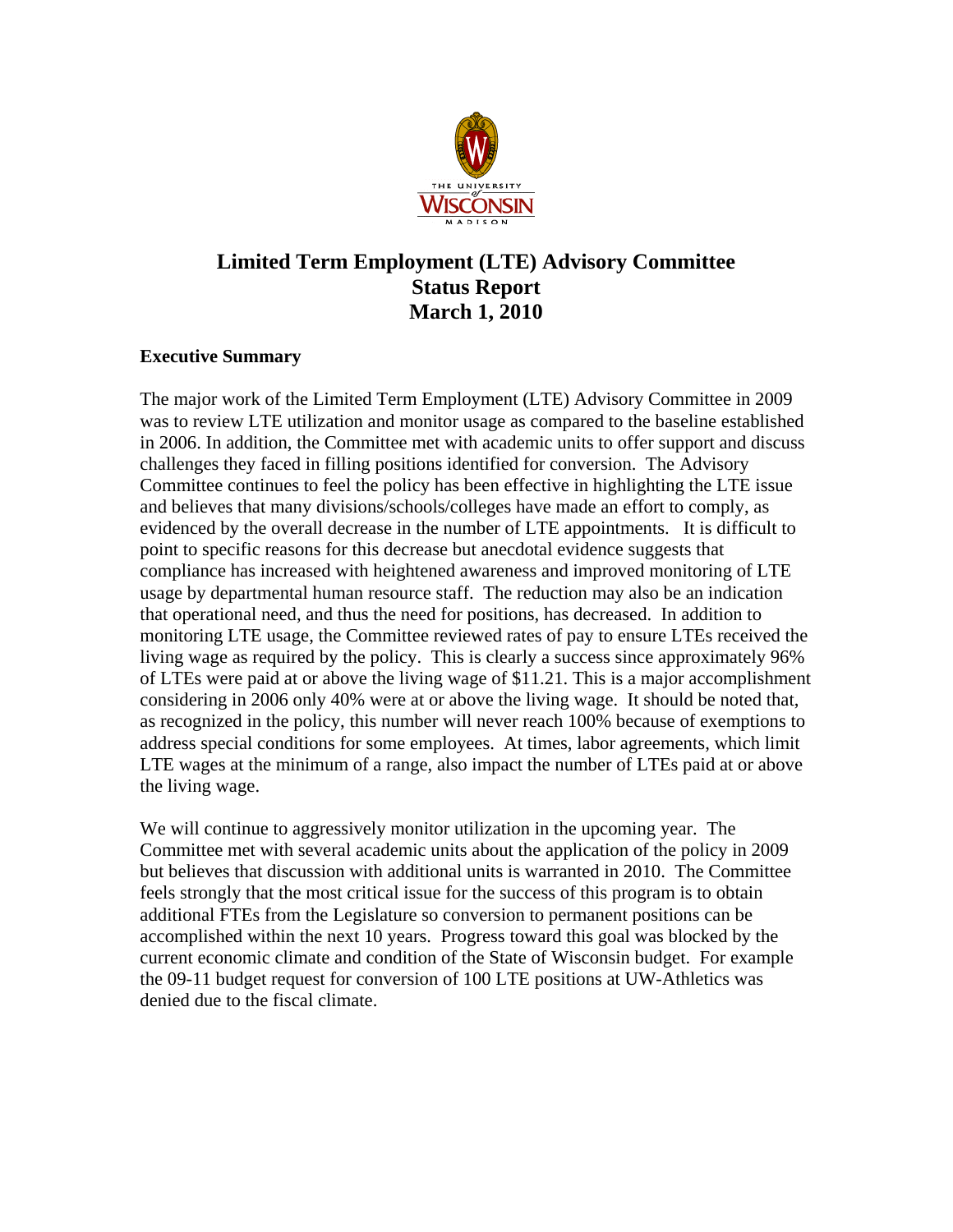# **Background**

In 2006, campus convened a group of individuals representing various perspectives to study the campus use of LTE appointments. The recommendations developed by the LTE Collaboration Group were accepted by campus administration and developed into the UW Madison Limited Term Employment Policy effective October 3, 2006. The purpose of the policy is to use Limited Term Employment appropriately across campus and ensure employees in LTE appointments are treated in an equitable manner. The policy created a Limited Term Employment Advisory Committee in 2007 to monitor adherence to the provisions of the policy and to advise administration on the effectiveness of both the policy and the conversion process. http://www.oqi.wisc.edu/Showcase/Portals/0/55.LTE%20Policy%20addition.pdf

In general, campus made good early strides to implement this new policy. The major hurdle is to acquire additional FTEs where the University does not have the ability to create its own, specifically for funds 101,120 and 528. To acquire additional positions the campus administration and labor unions along with legislative liaisons will incorporate requests for FTE positions into biennial budget requests. Legislative approval of these requests would allow schools/colleges/divisions to proceed with converting LTE positions to permanent positions.

Purpose of the Committee: Established to advise campus administration on issues related to LTE utilization. The Committee has the following responsibilities:

- A. Monitor the utilization of LTE appointments on campus and determine if units are effectively adhering to the policy.
- B. Track the conversion of LTE positions as identified in the initial policy implementation.
- C. Listen to and/or review issues regarding LTE utilization via the Clearinghouse or by having discussions with individuals/organizations.
- D. Report and recommend changes, if necessary, to campus administration related to the effectiveness of the policy and conversion process. This would include advising on possible corrective action for specific employing units where issues are identified.

Reporting requirement: The Committee will provide an annual report to the Chancellor detailing successes and challenges of both the LTE policy and conversion process.

Membership: The Committee includes representatives from a variety of stakeholder groups including labor unions, individuals in LTE positions, governance groups, human resources representatives, other employment group staff and campus administration.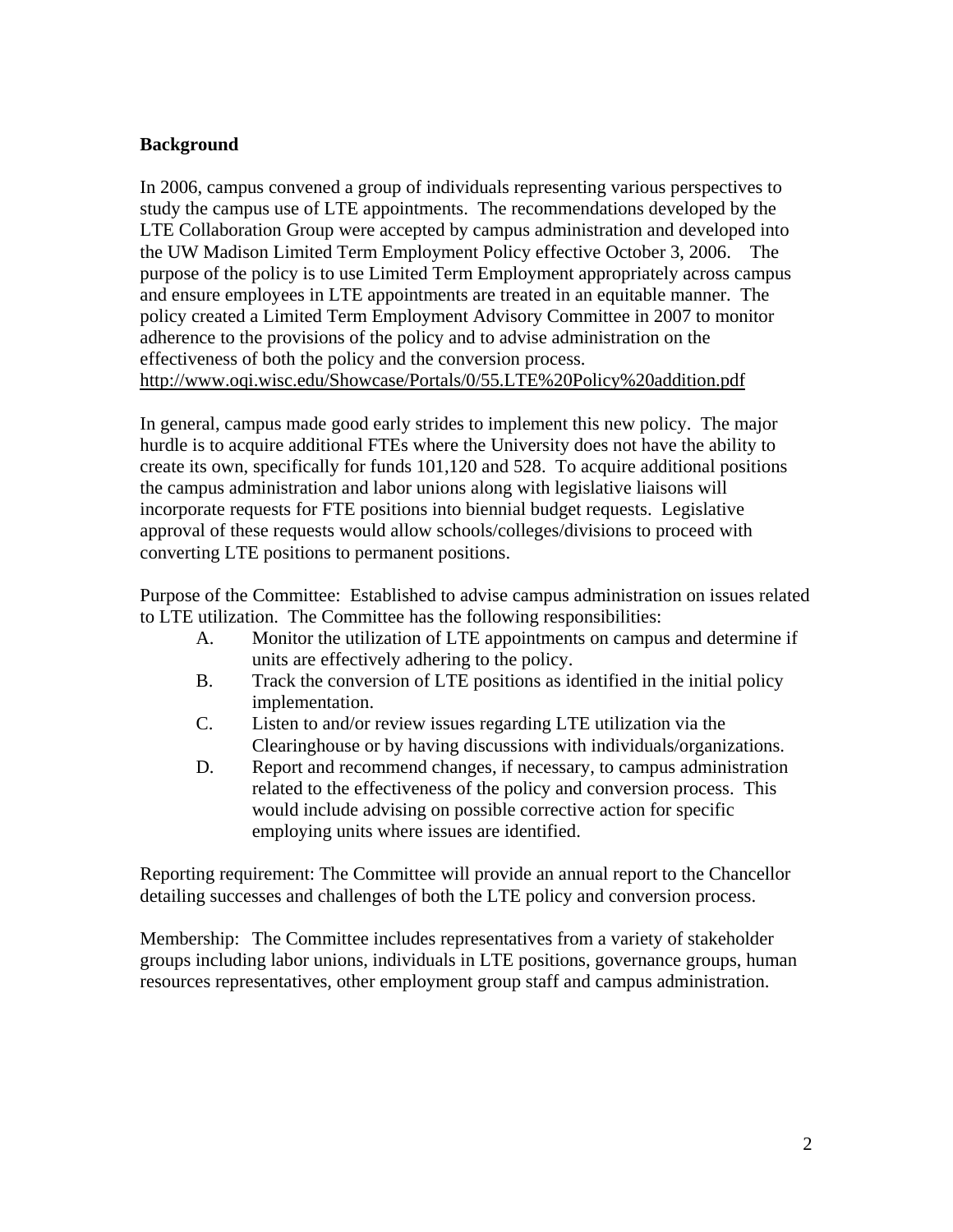Membership 2009

| <b>Member Organizations</b>                | <b>Individual Selected</b> | <b>Term Dates</b>            |
|--------------------------------------------|----------------------------|------------------------------|
| <b>Academic Staff Executive</b>            | Marcia Jezwinski           | Ended August 2009            |
| Committee (ASEC)                           | Eric Bauman                | <b>Started October 2009</b>  |
| AFT-Wisconsin                              | Mary Larscheid             | Ended in October 2009        |
|                                            | <b>Todd Hill</b>           | Started in January 2010      |
| <b>Associated Students of Madison</b>      | Eric Hoyt                  | <b>Started March 2008</b>    |
| (ASM)                                      |                            |                              |
| Council for Non-represented                | Mary Beth Ellis            | <b>Started January 2007</b>  |
| <b>Classified Staff (CNCS)</b>             |                            |                              |
| <b>Employee in Limited Term</b>            | Vacant                     |                              |
| Employment                                 |                            |                              |
| University Committee (UC)                  | <b>Richard Straub</b>      | <b>Started March 2008</b>    |
| <b>UW Human Resources Manager</b>          | Nancy Graff Schultz        | <b>Started January 2007</b>  |
| <b>UW Human Resources Manager</b>          | <b>Meghan Owens</b>        | Ended August 2009            |
|                                            | <b>Connie Putland</b>      | January 2010                 |
| UW Management                              | Hank Walter                | Ended August 2009            |
|                                            | Vacant                     |                              |
| <b>UW</b> Management                       | Dorothy Steele             | <b>Started January 2007</b>  |
| <b>WSEU Local 171</b>                      | Mike Imbrogno              | <b>Ended February 2009</b>   |
|                                            | Anne Habel                 | <b>Started February 2009</b> |
| <b>WSEU Local 2412</b>                     | Mary Czynszak-Lyne         | <b>Started January 2007</b>  |
|                                            |                            |                              |
| <b>Classified Human Resources</b><br>(CHR) | <b>Mark Walters</b>        | <b>Started January 2007</b>  |

| Meeting Schedule:           | Quarterly                                                |
|-----------------------------|----------------------------------------------------------|
| <b>Operating Framework:</b> | The Committee is governed by the Open Meetings Law.      |
|                             | Meetings are announced in Wisconsin Week. A period for   |
|                             | public comment is included on each agenda. Decisions are |
|                             | made by consensus.                                       |
| Convener:                   | Mary Czynszak-Lyne,                                      |
| Recorder:                   | Dorothy Steele                                           |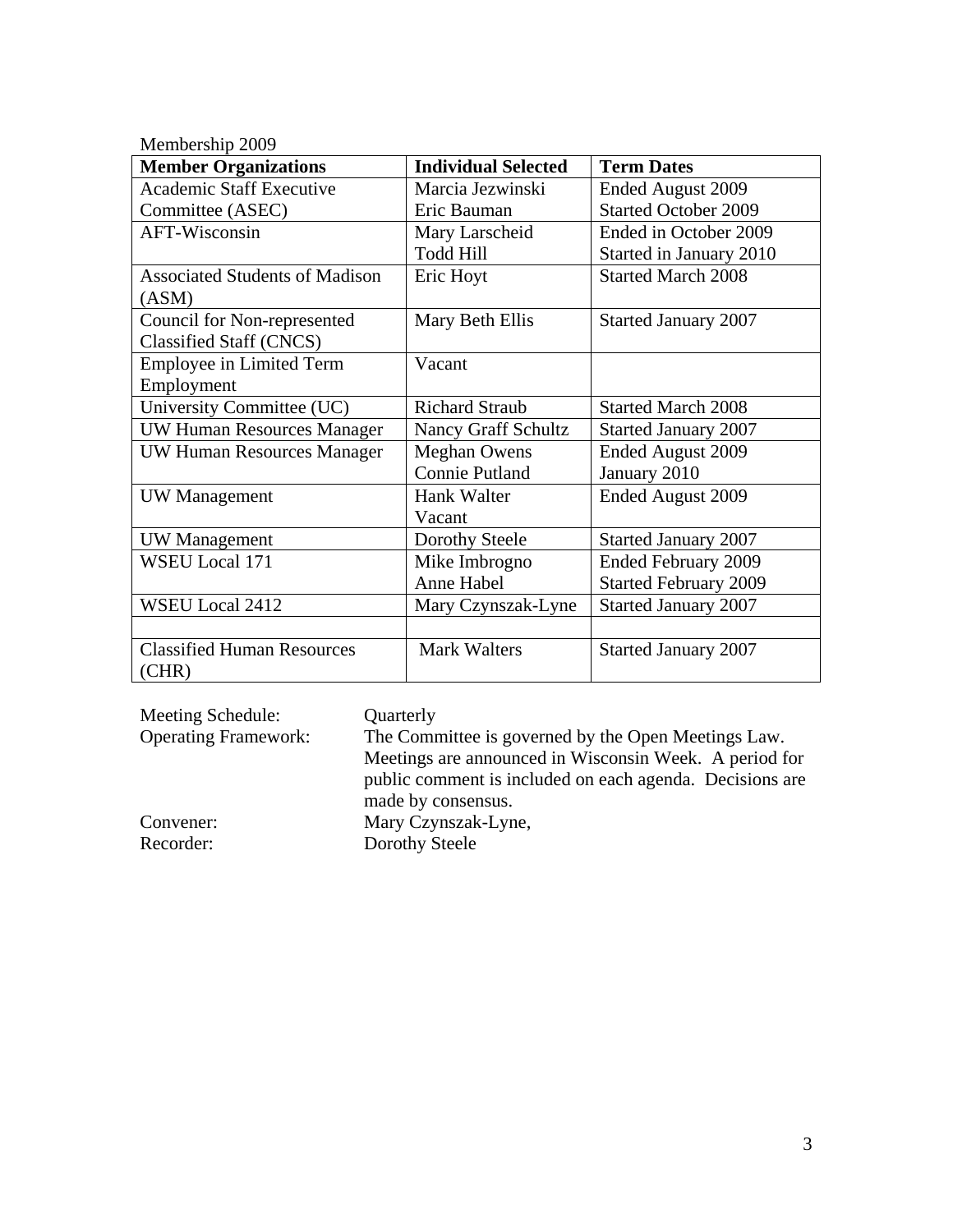## **Focus for 2009 for LTE Advisory Committee**

- o Met with academic units to discuss challenges units face in converting LTE positions and to offer the assistance of the Committee toward achieving the goal of conversions to FTE positions.
- o Continued to monitor progress on conversions.
- o Served as a resource for units as they continue to convert positions.
- o Continued to monitor use of the LTE Clearinghouse.
- o Continued to monitor living wage status.
- o Held regularly scheduled meetings on 02/12/09, 4/9/09, 6/11/09, 8/13/09, 10/7/09.
- o Maintained representation from all groups.
- o Explored posting the Committee's annual report and minutes on the Vice Chancellor for Administration's website to improve access to information.

## **Accomplishments of LTE Advisory Committee and Campus Units**

The Committee spent a significant amount of time analyzing data pulled from the Classified Human Resources Information System (CHRIS) and comparing it to the baseline data created in 2007**.** Results are summarized below:

- o Of the remaining 272 positions identified for planned conversions, a total of 3 FTE positions were created as of January 8, 2010. Since the policy was implemented in October of 2006 a total of 56 LTE position have been converted, creating the equivalent of 39.4 new FTE positions. Of the 272 positions identified for conversion, UW-Madison has the ability to create/allocate FTE for only 35 of these positions.
- o The number of LTE positions identified for LTE conversion dropped from 288 on December 3, 2008 to 272 as of January 8, 2010. The number of irregular positions dropped from 882 to 802 over the same time period. Seasonal positions stayed relatively stable at 319 to 318 as of January 8, 2010.
- o The total number of LTEs has decreased from 1,515 on December 3, 2008 to 1,392 as of January 8, 2010.
- o As of January 8, 2010, 1,341 LTEs were at or above the living wage of \$11.21. An additional 51 LTEs remain below the living wage which is consistent with the policy's exemption for employees with special needs. (e.g. Goodwill workers, retired annuitants).
- o Classified Human Resources created an LTE Scorecard which improved the ability of the Committee to track progress from year to year.
- o The training materials which were prepared in multiple languages in 2008 continue to be used. These materials have also been shared with other UW System campuses.
- o The LTE Clearinghouse was established in October 2006 within the Office of Employee Assistance. The Clearinghouse received zero calls from December of 2008 through December 2009.